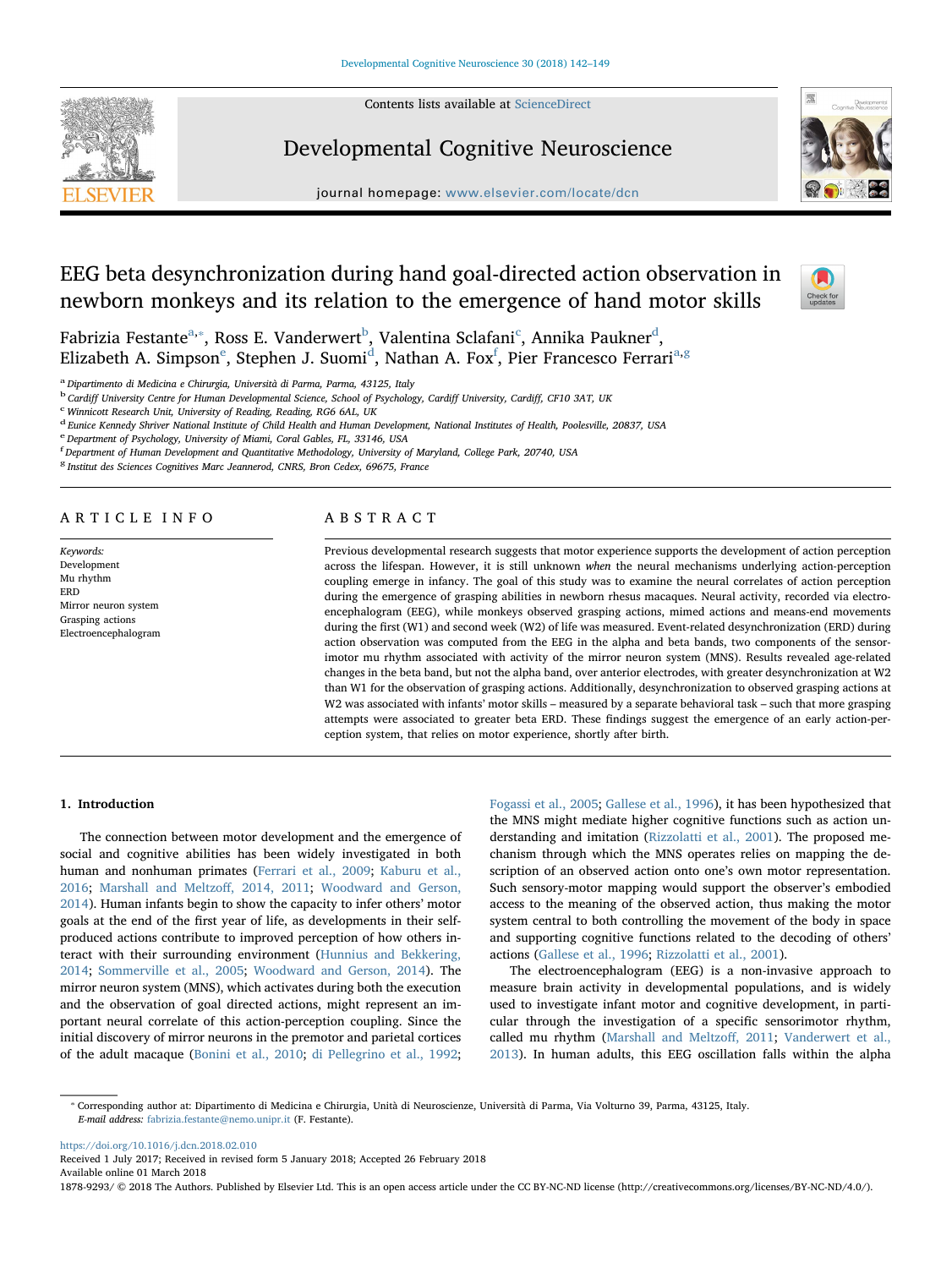(8–13 Hz) and beta (15–30 Hz) frequency bands, and is recorded over central scalp locations, corresponding to sensorimotor areas ([Fox et al.,](#page-6-9) [2016;](#page-6-9) [Hari and Salmelin, 1997;](#page-6-10) [Pineda, 2005\)](#page-7-4). The mu rhythm typically desynchronizes (i.e., decreases in spectral power) during both the execution of intentional motor acts and the observation of actions performed by others [\(Fox et al., 2016](#page-6-9); [Neuper and Pfurtscheller, 2001](#page-7-5); [Pineda, 2005](#page-7-4)). For this reason, desynchronization of mu rhythm (of both its components: alpha and beta) has been suggested to reflect the activation of the motor system and, indirectly, of the MNS, in both humans [\(Avanzini et al., 2012](#page-6-11); [Babiloni et al., 2002;](#page-6-12) [Fox et al., 2016](#page-6-9); [Muthukumaraswamy and Johnson, 2004](#page-6-13); [Pineda, 2005\)](#page-7-4) and monkeys ([Coudé et al., 2014](#page-6-14); [Ferrari et al., 2012;](#page-6-15) [Vanderwert et al., 2015](#page-7-6)).

An analogue of the adult mu rhythm has been described in human infants, starting from about the sixth month of life [\(Marshall et al.,](#page-6-16) [2002\)](#page-6-16). The infant mu rhythm peaks at lower frequencies than the adult mu rhythm (around 6–9 Hz for alpha and 15–17 Hz for beta), has a more diffuse scalp distribution ([Marshall and Meltzo](#page-6-8)ff, 2011; [Thorpe](#page-7-7) [et al., 2016\)](#page-7-7) and desynchronizes during both executed and observed actions [\(Nyström et al., 2011;](#page-7-8) [Southgate et al., 2010, 2009](#page-7-9)). Critically, infant mu suppression is strongly affected by the infant's own motor competences. For example, [Cannon et al. \(2016\)](#page-6-17) found that 9-monthold infants' motor proficiency correlated with the strength of mu desynchronization during action observation and that mu desynchronization during action execution was directly associated with maturity of infants' grasping skills. [van Elk et al. \(2008\)](#page-7-10) studied the effects of spontaneous EEG variations in 14- to 16-month-old infants while observing movies of other infants crawling or walking. They found greater desynchronization in both sensorimotor alpha and beta bands while infants observed crawling, a more developed motor pattern in their repertoire, compared to walking. Moreover, they found a correlation between infants' experience crawling and their mu reactivity. Further, [Yoo et al. \(2016\)](#page-7-11) reported that 12- but not 9-month-old infants' motor competences correlated with their mu desynchronization when they observed goal-directed actions performed with a tool. Finally, [Gerson](#page-6-18) [et al. \(2015\)](#page-6-18) experimentally manipulated motor experience by giving 10-month-old infants training observing a novel action and performing a separate novel action over the course of a week. They found that infants had greater mu desynchronization to observation of the executed actions compared to the only observed novel actions. Taken together, these studies show that motor experience, rather than visual experience, is the driving factor in the development of mu desynchronization.

To date, no study has reported EEG mu suppression to execution or observation of actions in newborn humans; however, there is evidence from recent EEG studies with newborn monkeys. [Ferrari et al. \(2012\)](#page-6-15) and [Vanderwert et al. \(2015\)](#page-7-6) recorded EEG data from newborn rhesus macaques during the first week of life and found desynchronization of the 5–7 Hz frequency band during both imitation and observation of lipsmacking and tongue protrusion gestures, in electrodes placed approximately over the motor cortex. These findings suggest that, at least in newborn monkeys, an action-perception coupling system for facial gestures is already active shortly after birth.

During the first month of life, newborn macaques exhibit fundamental developmental changes in their motor system. Improvements in hand reaching-grasping movements occur from the second to the fourth week of life, as the precision of grasping actions matures and infants more accurately move their body in relation to the surrounding space ([Sclafani et al., 2015](#page-7-12)). This suggests that the first weeks of life are a critical period for infant macaques' sensorimotor development and also marks a crucial period for the investigation of emerging neural mechanisms underlying the action-perception coupling. In the current study, we acquired EEG activity from newborn monkeys during the first and second weeks of life, while they observed grasping actions, mimed grasps and means-end movements. Based on previous EEG studies investigating the mu rhythm on infant and adult monkeys ([Coudé et al.,](#page-6-14) [2014;](#page-6-14) [Ferrari et al., 2012\)](#page-6-15), we focused on two frequency bands: 1) alpha

(5–7 Hz) and 2) beta (15–17 Hz). We also compared, amongst a subset of infants, the relation between infants' motor experience and their EEG cortical activity during action observation. We hypothesized that improvements in goal-directed reaching-grasping behaviors over the first two weeks of life would coincide with the emergence of the MNS, indexed by desynchronization in the sensorimotor alpha and beta rhythms for observed grasping actions.

### 2. Materials and methods

#### 2.1. Subjects

We tested a sample of 56 infant rhesus macaques (Macaca mulatta), 36 males and 20 females, born and reared at the Laboratory of Comparative Ethology at the National Institutes of Health. All infants were separated from their mothers on the first day postpartum and reared in a nursery facility for unrelated research studies. Infants were individually housed in incubators (51 cm  $\times$  38 cm  $\times$  43 cm) containing a cloth surrogate mother and various toys (for further details about rearing procedures, see [Simpson et al. \(2016\)\)](#page-7-13).

EEG recordings were performed at two time points: during the first week of life (W1), between day 3 and day 6 postpartum, and again during the second week of life (W2), between day 7 and day 12 postpartum. Eleven infants were tested twice during W1, thus, the mean EEG value between the two recording days was calculated for each electrode and each experimental condition. The remaining 45 infants were tested only once during W1 and once during W2. On average 5.8 days (SD = 1.6) elapsed between the first and the second EEG recording session.

Our final sample included a total of 32 infants (16 males). Twenty infants were excluded from the initial sample due to insufficient epochs of clean EEG or technical difficulties at the time of testing  $(N = 12$  at W1 and  $N = 8$  at W2) and 4 infants were excluded because they were statistical outliers (i.e., exceeded  $\pm$  2.5 SD from the mean in one or more conditions).

All animal care and testing were conducted in accordance with regulations governing the care and use of laboratory animals and had prior approval from the Institutional Animal Care and Use Committees of the Eunice Kennedy Shriver National Institute of Child Health and Human Development (NICHD) and the University of Maryland.

#### 2.2. Behavioral procedures for EEG acquisition

At the beginning of each recording session, infant monkeys were removed from their incubators and brought to a testing room for the EEG procedures. During EEG data acquisition, one experimenter held the monkey, while a second experimenter served as model and presented the stimuli in front of the monkey at a distance of approximately 35–45 cm. The experimental paradigm included three conditions (see [Fig. 1A](#page-2-0)): a) Grasping Condition, GC – the model grasped a red ball (6.5 cm diameter) at the end of a rod; b) Mimicking Condition, MC – the model mimicked a grasping action, in absence of the target ball; and c) Ball Condition, BC – the model moved a second red ball at the end of a rod toward the target ball. The MC was introduced to assess possible EEG oscillations related to simple biological movements rather than to the final goal of the action; the BC was designed to investigate the possible EEG modulation to the detection of non-biological but meansend motions. The order of presentation of the experimental conditions was pseudo-randomized between subjects.

Each EEG recording session started with a 40-s static baseline, where a red target ball was statically presented, followed by the presentation of the three experimental stimuli. Each stimulus was repeatedly presented over a period of 20 s, at a pace of 0.5 Hz; and the sequence GC-MC-BC was repeated twice over the recording session, for a total duration of 40 s for each stimulus. The experimental design is illustrated in [Fig. 1B](#page-2-0).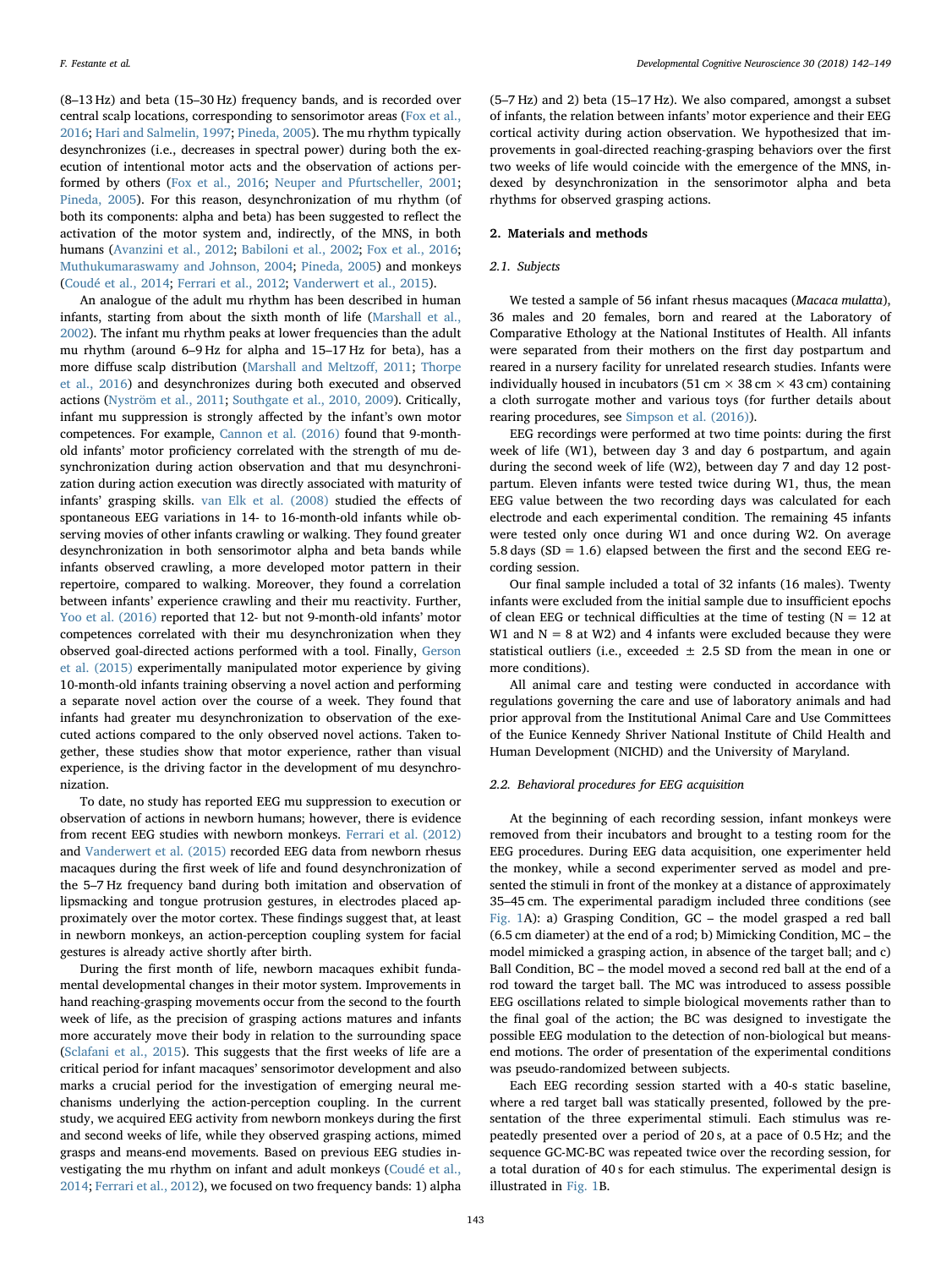<span id="page-2-0"></span>

Fig. 1. Experimental task and design. A: representation of baseline and experimental conditions. B: description of the experimental design.

An experimenter wearing a surgical mask, cap and goggles presented stimuli live. The two red balls were presented at the end of a long (35 cm) rod. Considering the attire and distance, we believe the monkeys had limited perception of the model's body/face and that it did not disturb stimuli presentation. Moreover, we assume that none of the experimental stimuli were perceived as threatening by the monkeys as, besides being attentive to them during the presentation, they sporadically attempted to grasp the red ball/s presented during the baseline and experimental conditions (GC/BC).

Each EEG recording session lasted about 10 min, which included the time required to cap the infant and short breaks between each stimulus presentation. Each infant participated in no more than one EEG recording session per day and, if not successfully completed, testing was, if possible, repeated once within the same week.

## 2.3. Behavioral coding for EEG processing

All testing sessions were video recorded. The video signal was recorded using a 30 Hz video camera (Sony Digital Video Camcorder ZR600, USA), positioned 0.5 m behind the model, and time-stamped with a vertical integrated time code that was synchronized online with the EEG acquisition software.

Subsequently, two coders independently scored both the models and the monkeys' behaviors in each video. Videos were coded frame-byframe off-line with the Video Coding System (James Long Company, NY, USA). The following infants' behaviors, during both baseline and stimuli presentation, were coded: (a) visual gaze (i.e., looking at the stimulus); (b) arm and hand movements, and (c) gross body movements. In addition, the following model's behaviors, during each stimulus presentation, were coded: (a) action begin, corresponding to the first frame in which the experimenter's hand started moving toward the target ball (GC), started the mimed action (MC) or started moving the second red ball toward the static target ball (BC), and (b) action completion, corresponding to the first frame in which the model's whole hand was in contact with the target ball before moving back to the starting position (GC) or the hand was completely still before moving back to the starting position (MC) or the two balls were touching and still before moving back to the starting position (BC). Inter-rater agreement, within three frames (about 100 ms), was achieved on a minimum 85% of each video. The start and the end times of epochs of interest in which the infant was still and looking at the still target ball (during baseline) or at the presented stimuli were identified within the EEG signal for data analysis.

#### 2.4. EEG acquisition and data processing

EEG recordings were performed as previously described in [Vanderwert et al. \(2015\)](#page-7-6) and [Ferrari et al. \(2012\).](#page-6-15) A custom lycra cap (Electro-Cap International, OH, USA) fitted with six tin electrodes was used. Two anterior electrodes were placed approximately over the motor cortex (A3: anterior left; A4: anterior right) and two posterior

electrodes were placed approximately over the parietal/occipital cortex (P3: posterior left; P4: posterior right). The vertex served as reference, while an electrode located on the forehead served as ground. The choice of referencing the EEG signal to the vertex was mainly due to newborn monkeys' head size resulting in a very limited area for electrodes placement and thereby in a low density of electrodes.

At the beginning of the recording session, the monkey's head was shaved, and a mild abrading gel was applied to clean the scalp and improve impedances. Impedances were measured and kept below 20 kΩ.

The EEG signal was band-pass filtered online from 0.1 to 100 Hz, digitized with a 16-bit A/D converter ( $\pm$  5 V input range) at 1 KHz and recorded on a separate acquisition computer. All data acquisition was performed with the James Long recording system (James Long Company, NY, USA).

The EEG signal was filtered, off-line, using a low pass filter with a cut off of 40 Hz. As in previous infant monkey EEG studies ([Ferrari](#page-6-15) et [al., 2012](#page-6-15); [Vanderwert et al., 2015](#page-7-6)) artifacts were automatically removed using a threshold of  $\pm 250 \mu V$ , in order to capture gross movement artifacts while preserving good EEG signal, and then the signal was visually inspected to remove additional artifacts not identified in the automatic artifact process. Artifact-free EEG epochs included in both the baseline and the stimulus presentation period, specifically from the onset to the completion of the action (for all experimental conditions), were submitted to a fast Fourier transform using a 1000 ms Hanning window, with 50% overlap. Spectral power  $(\mu V^2)$  was computed for 1-Hz bins from 2 to 25 Hz. Single hertz bins were then summed to compute two frequency bands: 5–7 Hz, alpha and 15–17 Hz, beta. All data processing was performed using the EEG Analysis System software (James Long Company, NY, USA).

Computation of event-related desynchronization (ERD) and/or event-related synchronization (ERS) was based on previous studies ([Cannon et al., 2014](#page-6-19); [Pineda and Oberman, 2006](#page-7-14)) that used the natural log of the ratio of event to baseline activity [i.e. ln ("Event"/"Baseline")], where "Event" is the absolute power in a particular frequency band while the monkey was still and observing the presented stimulus, and "Baseline" is the absolute power in a particular frequency band in which the monkey was still and observing the static target ball. Negative values indicate desynchronization (i.e., decrease in band power relative to the baseline) and positive values indicate synchronization (i.e., increase in band power relative to the baseline).

#### 2.5. Data analysis and statistical approach

Our analyses focused on two different EEG frequency bands: 5–7 Hz and 15–17 Hz, hereafter referred as alpha and beta, respectively. While the choice of focusing on frequencies falling in the alpha band was driven by previous investigations in newborn monkeys, showing EEG desynchronization in this frequency band, during imitation and observation of facial gestures ([Ferrari et al., 2012](#page-6-15)), the analysis of the beta band was based on more recent EEG findings showing that in adult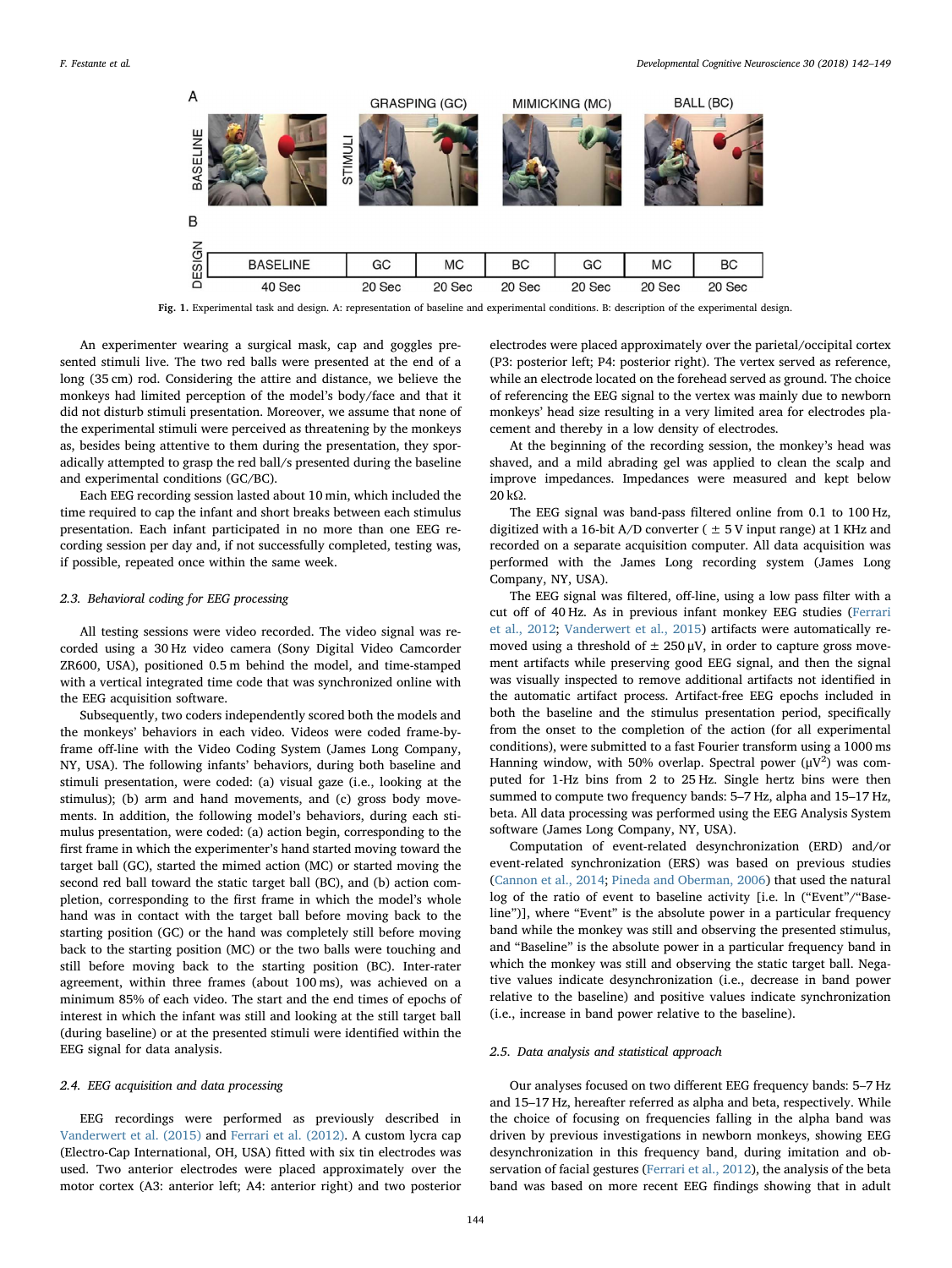<span id="page-3-0"></span>

Fig. 2. Beta event-related desynchronization. Means and standard errors of EEG beta event-related desynchronizations (ERDs) for anterior and posterior electrodes in each condition (GC, MC, BC) and week (W1, W2). E: Event, B: Baseline.  $\degree{p}$  < 0.05,  $\degree{p}$  = 0.071.

monkeys the beta band desynchronizes during the observation and execution of grasping actions ([Coudé et al., 2014](#page-6-14); [Bimbi et al., under](#page-6-20) [revision\)](#page-6-20).

EEG data were analyzed by means of within-subjects repeated measures ANOVAs. Significant main effects and interactions were followed up using 2-tailed paired t-tests. The regions analyzed were as follows: anterior (A3 and A4) and posterior (P3 and P4).

A preliminary analysis was run by means of an omnibus ANOVA with Band (Alpha, Beta), Condition (GC, MC and BC), Region (Anterior, Posterior), Hemisphere (Left, Right) and Week (W1, W2) as factors. This analysis revealed a main effect of Band  $(F (1, 31) = 7.576,$  $p = 0.010$ ,  $\eta_p^2 = 0.196$ ), with desynchronization in the beta band  $(M = -0.125, SE = 0.040)$  but not in the alpha band  $(M = 0.042,$  $SE = 0.049$ ). One sample *t*-tests compared to zero confirmed the absence of desynchronization in the alpha band in all conditions (GC, MC, BC), regions (Anterior and Posterior) and at both W1 and W2 (all  $ps > 0.05$ ) except for MC at W2 which instead showed a significant synchronization over posterior scalp locations ( $p = 0.038$ ). Therefore, we focused our remaining analyses on the beta band.

#### 2.6. Correlation between infants' ERD and motor proficiency

Some infants showed attempts to reach and grasp during EEG testing, but the presence of excessive motor artifacts, which contaminated EEG data during action execution, together with the shortterm duration of each recording session and the low number of grasping actions exhibited by each infant made it impossible to acquire the minimum number of trials required to analyze the EEG data. However, a subset of monkeys ( $N = 14$ ) from our sample completed a separate behavioral Reaching-grasping task, originally designed to investigate infants' space perception in relation to their grasping behavior maturation over the first month of life (for details on infants' behavioral grasping capacities, see [Sclafani et al. \(2015\)](#page-7-12)). Briefly: monkeys were tested twice a week from the second to the fourth week postpartum. Each monkey was presented with a series of small and large balls, either at a reachable distance (infant's peripersonal space) or at a nonreachable distance (infant's extrapersonal space). If the infant made no grasping attempt with the ball within 20 s, the ball was removed and the trial was terminated. Infants were presented with one ball at a time, and completed up to 8 trials (2 trials for each ball size and distance). Infants could attempt to grasp with different effectors, hand or mouth, and different motor strategies, stepping toward the target ball before attempting to grasp it or simply extending their arm/mouth to approach the ball. In the present study, we considered the number of hand grasping attempts—both successful and unsuccessful—exhibited by each infant at two weeks of age as an index of infants' grasping propensity. We chose to include both successful and unsuccessful attempts in our analyses because, at this age, infants make a high proportion of unsuccessful attempts as they initially develop their manual reachgrasping skills. There were, however, significant individual differences

in the frequencies of attempts overall, so we focused on this measure. The choice of investigating hand grasping skills in relation to the EEG activity only in the second week of life and not in the first week was motivated by the fact that in the first week of life almost no infants attempted to reach the ball. Only in the second week of life did infants start to develop a rudimentary form of grasping, even though there were significant individual differences [\(Sclafani et al., 2015](#page-7-12)), with some individuals making attempts and others not yet displaying any attempt to reach the object. We therefore considered this transition phase, from week 1 to week 2, as an ideal time to capture emerging neural activity during action observation. While empirically interesting, further longitudinal measurements at week 3 and 4 post partum were not feasible as the monkeys became too active by these ages.

Since data were not normally distributed we used Spearman's correlation to explore the possible association between the number of hand grasping attempts exhibited by each infant at W2, during the Reachinggrasping task, and the EEG activity recorded at the same age during the observation of grasping, mimed actions and means-end movements. Bonferroni corrections were applied to account for multiple comparisons.

### 3. Results

Preliminary analyses revealed the presence of desynchronization in the beta band but not in the alpha band. Therefore, results reported in this section will be focused on beta band only.

To examine whether there was EEG desynchronization during GC, MC, and BC, one-sample t-tests compared with zero were run. Analyses revealed significant ERD over anterior electrodes during W2 (GC:  $t_{(31)} = -4.141, p < 0.001, d = 0.73; MC: t_{(31)} = -2.084, p = 0.045,$  $d = 0.37$ ; BC: t<sub>(31)</sub> = -2.967, p = 0.006, d = 0.52) but not during W1 (GC:  $t_{(31)} = -1.085$ ,  $p = 0.286$ ; MC:  $t_{(31)} = -1.850$ ,  $p = 0.074$ ; BC:  $t_{(31)} = -1.940$ ,  $p = 0.062$ ), and no significant ERD either at W1 (GC:  $t_{(31)} = -0.483$ ,  $p = 0.632$ ; MC:  $t_{(31)} = -1.888$ ,  $p = 0.068$ ; BC:  $t_{(31)} = -0.994$ ,  $p = 0.328$ ) or at W2 (GC:  $t_{(31)} = -0.829$ ,  $p = 0.413$ ; MC:  $t_{(31)} = 0.811$ ,  $p = 0.424$ ; BC:  $t_{(31)} = -0.411$ ,  $p = 0.684$ ) for posterior electrodes. [Fig. 2](#page-3-0) shows mean ERDs in the beta band over anterior and posterior electrodes.

To explore the possible presence of any longitudinal effects, from W1 to W2, we implemented further analyses. Because the effect of hemisphere in preliminary analyses was not significant, we averaged ERD and ERS values across the left and right hemisphere. We implemented a 3 Condition (GC, MC and BL)  $\times$  2 Region (Anterior and posterior)  $\times$  2 Week (W1, W2) within-subject ANOVA, which revealed a main effect of Region (*F* (1, 31) = 5.881,  $p = 0.020$ ,  $\eta_p^2 = 0.159$ ), with greater desynchronization in anterior electrodes ( $M = -0.189$ ,  $SE = 0.42$ ) than posterior electrodes (M =  $-0.061$ , SE = 0.053), and a Condition  $\times$  Week interaction (*F* (2, 62) = 4.021,  $p = 0.026$ ,  $\eta_p^2$  = 0.156). Follow-up paired comparisons focused only on anterior electrodes and revealed no differences between W1 and W2 in MC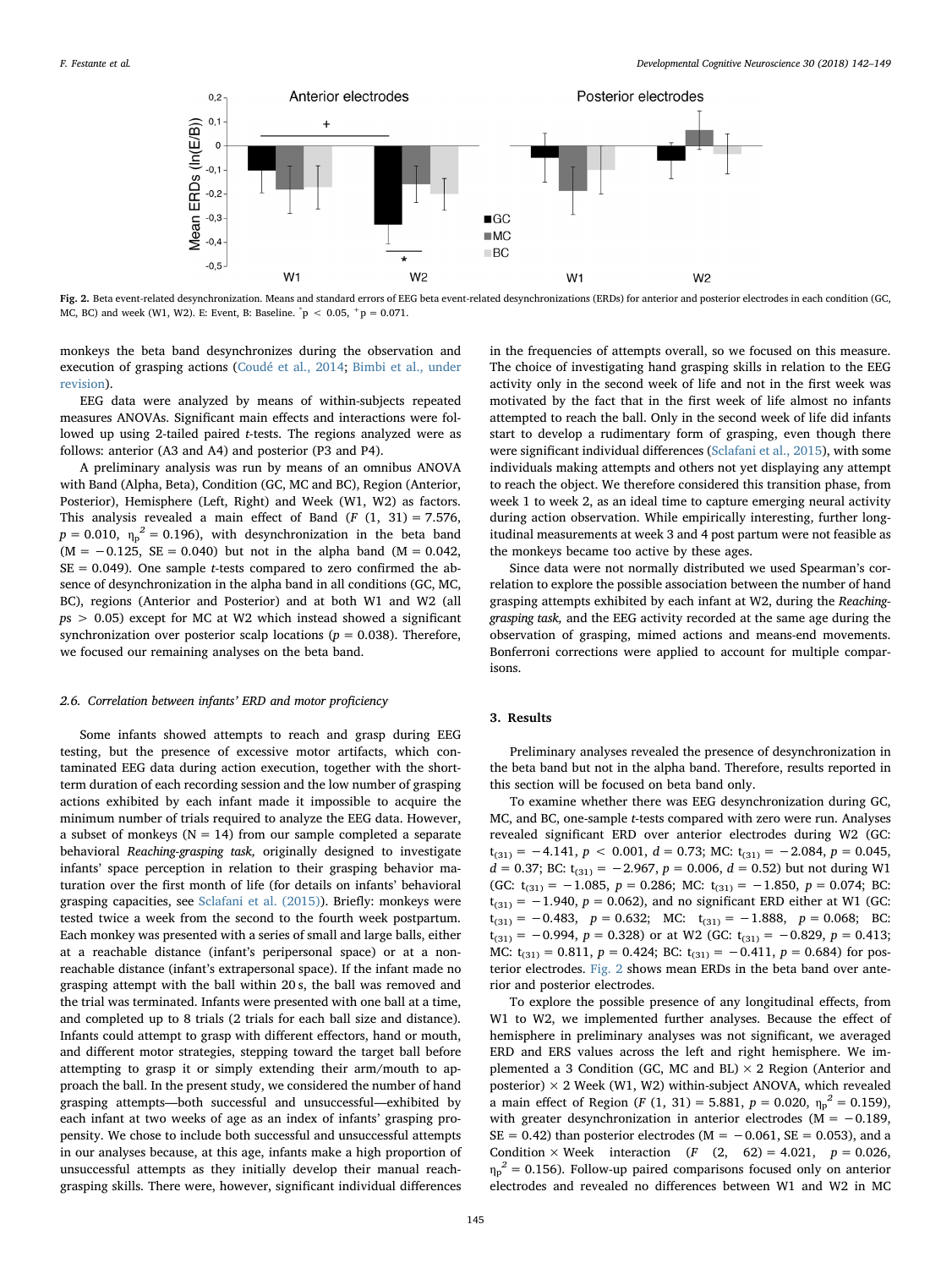$(t_{(31)} = -0.183, p = 0.856; MC_{W1}: M = -0.181, SE = 0.098; MC_{W2}:$  $M = -0.159$ , SE = 0.076) and BC (t<sub>(31)</sub> = -0.253, p = 0.802; BC<sub>W1</sub>:  $M = -0.170$ , SE = 0.088; BC<sub>W2</sub>: M = -0.198, SE = 0.067), while a trend was found in GC ( $t_{(31)} = -1.86$ ,  $p = 0.071$ ,  $d = 0.33$ ), with more ERD in W2 (M =  $-0.329$ , SE = 0.079) than W1(M =  $-0.101$ ,  $SE = 0.093$ ) [\(Fig. 2](#page-3-0)). Follow-up paired comparisons also showed a significant difference between GC and MC at W2 ( $t_{(31)} = -2.06$ ,  $p = 0.048$ ,  $d = 0.36$ ) ([Fig. 2](#page-3-0)), but not at W1 (t<sub>(31)</sub> = 0.79,  $p = 0.435$ ). No difference between GC and BC were found at both W1 and W2 (W1:t  $(31) = 0.63$ ,  $p = 0.535$ ; W2:t $(31) = -1.46$ ,  $p = 0.158$ ). MC and BC did not differ at either time point (W1: t  $_{(31)} = 0.14$ ,  $p = 0.891$ ; W2:  $t_{(31)} = -0.494$ ,  $p = 0.624$ ).

#### 3.1. Motor competence and ERD during observation of grasping actions

To investigate the relation between infants' motor competence at 2 weeks of age and beta ERD recorded during action observation at W2, Spearman correlations were run for a subset of 14 monkeys.

For anterior electrodes, this analysis revealed a trend-significant negative correlation between the total number of hand grasping attempts exhibited by each infant at W2, during the behavioral Reachinggrasping task, and EEG desynchronization to observed grasping actions (Spearman correlation:  $r_s$  (14) = -0.616,  $p_{corr}$  = 0.057). Specifically, greater ERD in GC were associated with more grasping attempts, suggesting that infants with more mature manual motor abilities may also be exhibiting stronger sensorimotor neural activation during observation of grasping actions. No significant correlations were found between the total number of hand grasping attempts exhibited by each infant at W2 and EEG desynchronization to observed mimed actions (Spearman correlation:  $r_s$  (14) = -0.242,  $p = 0.404$ ) or observed means-end movements (Spearman correlation:  $r_s$  (14) = 0.174,  $p = 0.560$ ).

Similarly, no significant correlations were found between the total number of grasping attempts exhibited by each monkey during the Reaching-grasping task and EEG values over posterior electrodes in GC (Spearman correlation:  $r_s$  (14) = 0.104,  $p = 0.723$ ), MC (Spearman correlation:  $r_s$  (14) = 0.586,  $p_{corr}$  = 0.102) and BC (Spearman correlation:  $r_s$  (14) = 0.202,  $p = 0.508$ ).

We further explored the possible relations between EEG activity recorded during grasping action observation (GC) and the number of grasping attempts exhibited by each infant, during the behavioral Reaching-grasping task, when the object was presented either in the peripersonal or in the extrapersonal space. In fact, compared to the peripersonal space trials, the extrapersonal space trials required infants to engage in not only grasping, but also locomotion, moving toward the ball, which involve a more elaborate encoding of the surrounding space and evaluation of their body representation in it. The number of grasping attempts made when the target ball was presented in the infant's peripersonal space was correlated with EEG desynchronization recorded during grasping action observation (Spearman correlation:  $r_s$ (14) =  $-0.735$ ,  $p_{corr} = 0.009$ ) [\(Fig. 3](#page-4-0)). Specifically, greater desynchronization was associated with more grasping attempts. No relation was found between EEG activity and the number of grasping attempts executed in the extrapersonal space (Spearman correlation:  $r_s$  $(14) = -0.210, p = 0.471$ .

Together, these results suggest that grasping motor abilities, particularly when objects are available within reaching distance, are associated with EEG reactivity while observing others' grasping actions.

#### 4. Discussion

In the current study, we acquired EEG data on newborn macaque monkeys while they observed grasping actions, mimed actions and means-end motions. In a subset of monkeys, we also examined the relations between EEG reactivity and the emergence of infants' manual motor skills. To track any possible longitudinal development, we performed EEG recordings at two different time points: during the first and

<span id="page-4-0"></span>

Fig. 3. Correlation between EEG beta desynchronization over the anterior scalp region and infants' propensity to grasp: Negative correlation between ERD values and the number of hand grasping attempts exhibited in the peripersonal space at W2 ( $p < 0.05$ ). The x-axis corresponds to the number of grasping attempts exhibited by each monkeyduring a separate behavioral task- when the object was presented in the infant's peripersonal space. The y-axis is the beta ERD recorded over anterior electrodes at W2.

second week postpartum (W1 and W2) and, following previous EEG studies in human infants ([Cannon et al., 2016](#page-6-17); [Southgate et al., 2010](#page-7-9); [van Elk et al., 2008;](#page-7-10) [Yoo et al., 2016\)](#page-7-11) and, in infant [\(Ferrari et al., 2012\)](#page-6-15) and adult [\(Coudé et al., 2014](#page-6-14)) monkeys, we focused analyses on two specific frequency bands, representing the main components of the mu rhythm: alpha, 5–7 Hz, and beta, 15–17 Hz.

In newborn monkeys, the first month of life represents a crucial transitional stage for developing reaching-grasping movements, with the greatest motor changes occurring between the second and the third week. During this period, infants start showing successful motor strategies to reach and grasp objects in the surrounding environment ([Sclafani et al., 2015\)](#page-7-12). Therefore, we hypothesized that rudimentary cortical mechanisms underlying the perception of others' manual actions may emerge and operate in parallel with improvements in infants' hand motor skills. In particular, our goal was to observe the possible emergence of neural modulations to action observation from the first week of life, when there is almost total absence of grasping abilities ([Sclafani et al., 2015](#page-7-12)), to the second week of life, when a rough propensity to approach objects emerges.

Our results confirmed our hypothesis identifying desynchronization in the beta band, in anterior electrodes, during the observation of grasping actions, that is enhanced between the first and second week of life. Importantly, this desynchronization coincided with the emergence of the propensity to engage with objects, between the first and the second week, and was greatest for observation of grasping actions compared to the observation of mimed action or means-end motions.

These results are consistent in both their spectral and topographical characteristics with previous human EEG studies, involving infants or adults, in which EEG mu desynchronization to action observation has been described in electrodes placed over motor areas and in frequencies belonging to the beta band range [\(Avanzini et al., 2012;](#page-6-11) [Babiloni et al.,](#page-6-12) [2002;](#page-6-12) [van Elk et al., 2008](#page-7-10)). Findings in the present study are also consistent with EEG investigations in adult monkeys showing that the observation of grasping actions produces EEG desynchronization over frontal and central scalp regions in the beta band more than in the alpha band ([Coudé et al., 2014\)](#page-6-14).

Importantly, our data represent the first evidence showing EEG reactivity to the observation of hand goal-directed actions as early as the second week of life. The only other neurophysiological evidence concerning the emergence of a neural system underlying action and perception right after birth comes from previous EEG investigations in neonate monkeys ([Ferrari et al., 2012;](#page-6-15) [Vanderwert et al., 2015\)](#page-7-6). These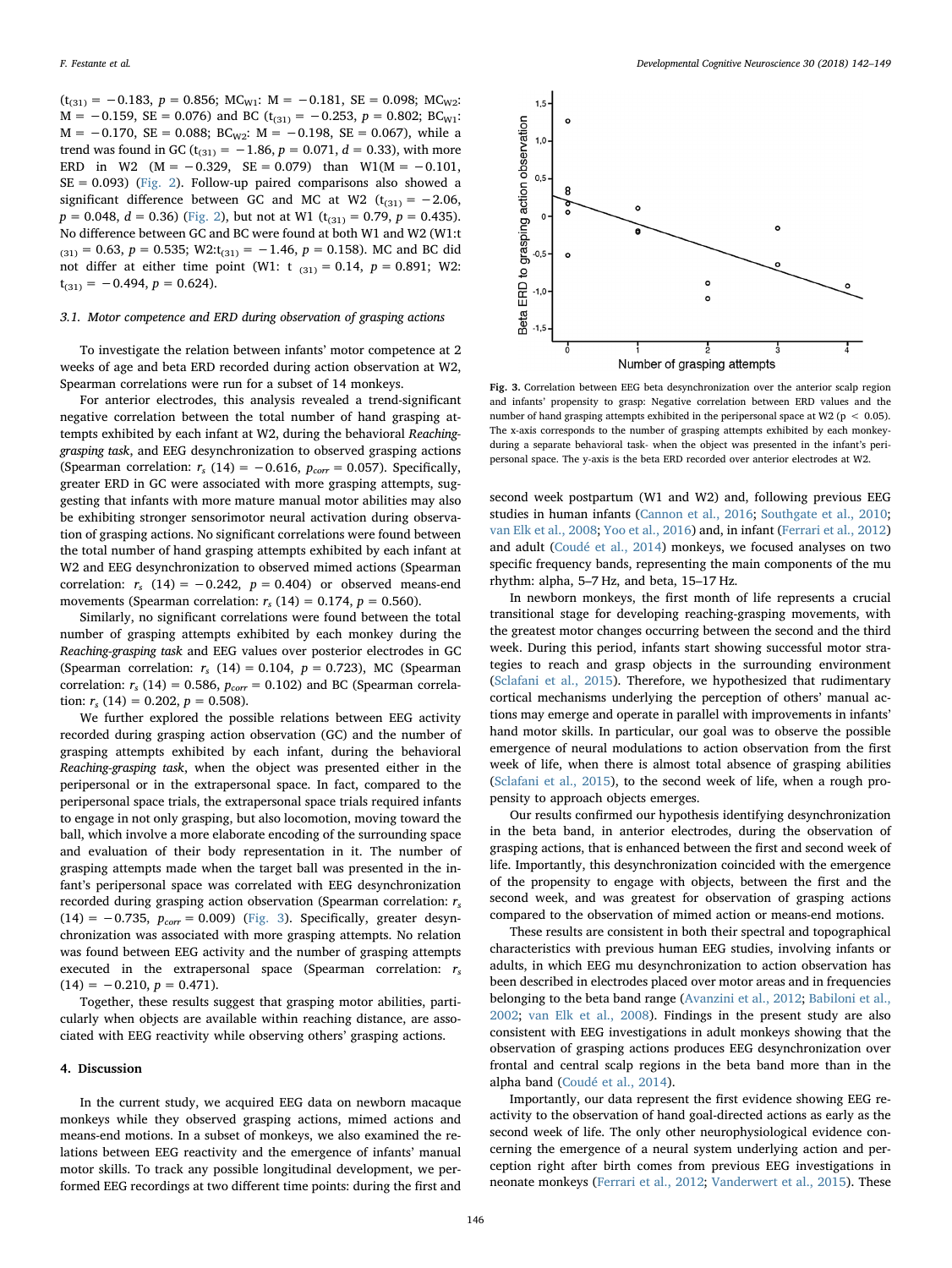studies showed a distinct EEG suppression of the 5–7 Hz band during imitation and execution of communicative facial gestures (i.e., lip smacking and tongue protrusion). Thus, it has been proposed that a rudimentary mirror mechanism underlying imitation may operate very early in development and may even be pre-formed in utero ([Casile](#page-6-21) [et al., 2011](#page-6-21); [Simpson et al., 2014;](#page-7-15) [Vanderwert et al., 2013](#page-7-3)). However, it is important to note that, compared to oro-facial movements, the development of arm and hand movements requires a more complex and longer maturation processes after birth. For example, in both humans and monkeys, the myelination process of the corticospinal tract, which plays a primary role in the development of voluntary arm movements ([Galea and Darian-Smith, 1995](#page-6-22); [Lemon, 1999](#page-6-23)), is completed only between the second and the third year of life ([Olivier et al., 1997\)](#page-7-16). Although newborn monkeys display only exploratory movements in the first week of life, such space exploration greatly contributes to the initial development of their visual-motor coordination, proprioception and internal representation of space ([Sclafani et al., 2015;](#page-7-12) [von Hofsten,](#page-7-17) [2004\)](#page-7-17), and all these factors together may contribute to the later development of successful goal-directed reaching-grasping actions ([Nelson et al., 2011;](#page-7-18) [Sclafani et al., 2015\)](#page-7-12). Further, these neurodevelopmental processes likely contribute to the emergence of desynchronization in the beta band during observation of actions in anterior scalp locations, along with the emerging cortical networks involved in action execution.

Our results also support the idea that the observation of others' actions recruits mirror neuron populations hosted in the ventral premotor cortex, in the primary motor cortex and in the posterior parietal lobe [\(Bonini et al., 2010](#page-6-4); [Fogassi et al., 2005](#page-6-6); [Gallese et al., 1996](#page-6-7); [Vigneswaran et al., 2013](#page-7-19)), and therefore raise the possibility that, even at this early developmental stage, a mirror mechanism, probably still broadly tuned, may be emerging. This hypothesis remains speculative, however, two lines of evidence support this conclusion. First, beta desynchronization is greater for goal-directed actions than for observed mimed action and, although we did not find any significant differences in the beta desynchronization between grasping action observation and means-end movement observation, it is plausible that this latter condition relies on multiple factors, including the final goal of the action, the presence of multiple objects (two red balls versus one) and the movement of an interesting object rather than the model's hand. Evidence at the single cell level in adult monkeys reveals that F5 and PFG mirror neurons respond predominantly to goal-directed action rather than mimed actions [\(Ferrari et al., 2005](#page-6-24); [Gallese et al., 1996;](#page-6-7) [Rozzi](#page-7-20) [et al., 2008\)](#page-7-20). Data at the single cell level are not available in infant monkeys and therefore we cannot infer whether the neuronal activation to specific visual stimuli is similar to that of adults. Our EEG data, however, suggest that the cortical network recruited in infants during action observation shares similar stimulus-response properties in frequency and distribution of activity recorded from the scalp in adults.

Second, not surprisingly, we did not find any desynchronization during the first week of life, when reaching-grasping attempts are very sporadic and movements do not appear to be voluntarily controlled ([Sclafani et al., 2015\)](#page-7-12). Our data thus reflect the changes occurring at the behavioral and neural levels, suggesting that a rudimentary cortical system involved in action observation and execution starts operating along with significant improvements in motor skills as well as the development of specific cortical visual-motor integrations. As infant macaques start developing reach and grasp skills by the second week of life, the EEG brain responses become more tuned for goal-directed actions and this, according to our hypothesis, reflects a more mature organization of cortical motor areas which are capable not only of supporting hand actions, but also involved in the decoding of others' actions in terms of goals.

Unfortunately, we were unable to analyze the EEG data during action execution. Limited testing time and the excessive artifact contamination that characterized the EEG signal during infants' spontaneous reaching-grasping movements resulted in an inability to assess whether desynchronization occurred in the same frequencies for action execution and observation. However, the relation between EEG beta desynchronization, found during observation of grasping actions and infants' motor skills (i.e., grasping attempts), in a subset of monkeys, provides some clues to a pairing of execution and observation of actions at the neural level. Our analysis showed that infants who made more reaching-grasping attempts to the target ball had greater beta desynchronization over motor-related brain regions. Moreover, this correlation was specific for grasping attempts made in the peripersonal but not the extrapersonal space, confirming what has been previously demonstrated in monkeys ([Sclafani et al., 2015](#page-7-12)) and in human infant studies ([Rochat and Goubet, 1995](#page-7-21)) showing that although infants progressively increase their body representation in the space along with their motor abilities, they might detect the distance at which an object can be reached concurrently with the emergence of the motor reachinggrasping skills. Attempts to grasp, thus, represent a marker of neurodevelopment in infants revealing the capacity to coordinate movements requiring complex visual processing and visuomotor coordination in space. This capacity is known to heavily rely on parietal-premotor circuits and on the maturation of the corticospinal tract [\(Lemon, 1999](#page-6-23); [Olivier et al., 1997;](#page-7-16) [Rizzolatti and Luppino, 2001](#page-7-22)). It is possible that individuals who show reaching-grasping propensity have more mature cortical circuits compared to those who are unable or uninterested in attempting to grasp, consistently with an emerging body of evidence from human developmental EEG studies ([Cannon et al., 2016;](#page-6-17) [van Elk](#page-7-10) [et al., 2008;](#page-7-10) [Yoo et al., 2016](#page-7-11)). Our data suggest that parietal and premotor circuits start their maturation and refinement between the first and second week, as reflected in the emergence of EEG responses during grasping observation and their association with infants' readiness to attempt to grasp, especially when objects are located in peripersonal space. It is in fact reasonable to think that at this developmental stage grasping attempts made within the peripersonal space would better correlate with ERD to grasping observation, as they would reflect the activation of more refined neural circuits also hypothetically activated during action observation. In contrast, attempts to grasp when an object is presented in the extrapersonal space are more sporadic at this age (Sclafani [et al., 2015\)](#page-7-12) and this might reflect the fact that some of the parietal-premotor circuits involved in reaching and in space coding are not yet fully developed and still require sensorimotor experience to be refined and become functional.

In contrast to previous newborn monkey EEG investigations ([Ferrari](#page-6-15) [et al., 2012;](#page-6-15) [Vanderwert et al., 2015](#page-7-6)), we did not find any significant desynchronization in the sensorimotor alpha band. A possible explanation for this apparent discrepancy might be related to the type of effector used (hand versus mouth) and/or the value (social versus nonsocial) of the actions assessed in the two different studies. While [Ferrari](#page-6-15) [et al.\(2012\)](#page-6-15) recorded EEG during a facial neonatal imitation task, the current study included stimuli involving hand reaching-grasping actions. Thus, the desynchronization in the alpha band might reflect the recruitment of pre-formed circuits activated by oro-facial gestures with communicative values (i.e., lipsmacking and tongue protrusion); conversely the observation of goal-directed actions may reflect the activation of circuits still under development, involving premotor and motor hand cortical regions requiring a longer period of maturation before becoming adult-like. Electrophysiological studies in adult monkeys show that mouth and hand mirror neurons are distributed in different, yet partially overlapping, neuroanatomical sectors within the ventral premotor cortex, with the hand represented predominantly in the most medial part of F5 and the mouth neurons distributed in the lateral sector of the F5 convexity [\(Ferrari et al., 2003;](#page-6-25) [Maranesi et al.,](#page-6-26) [2012\)](#page-6-26). Neuroimaging studies in human adults report that observing mouth actions activates a more lateral sector of the premotor cortex than observing hand actions [\(Buccino et al., 2001\)](#page-6-27). Thus, although highly interconnected, mouth and hand mirror neurons could rely on different and only partially overlapped cortical networks, very early in development ([Casile et al., 2011](#page-6-21)).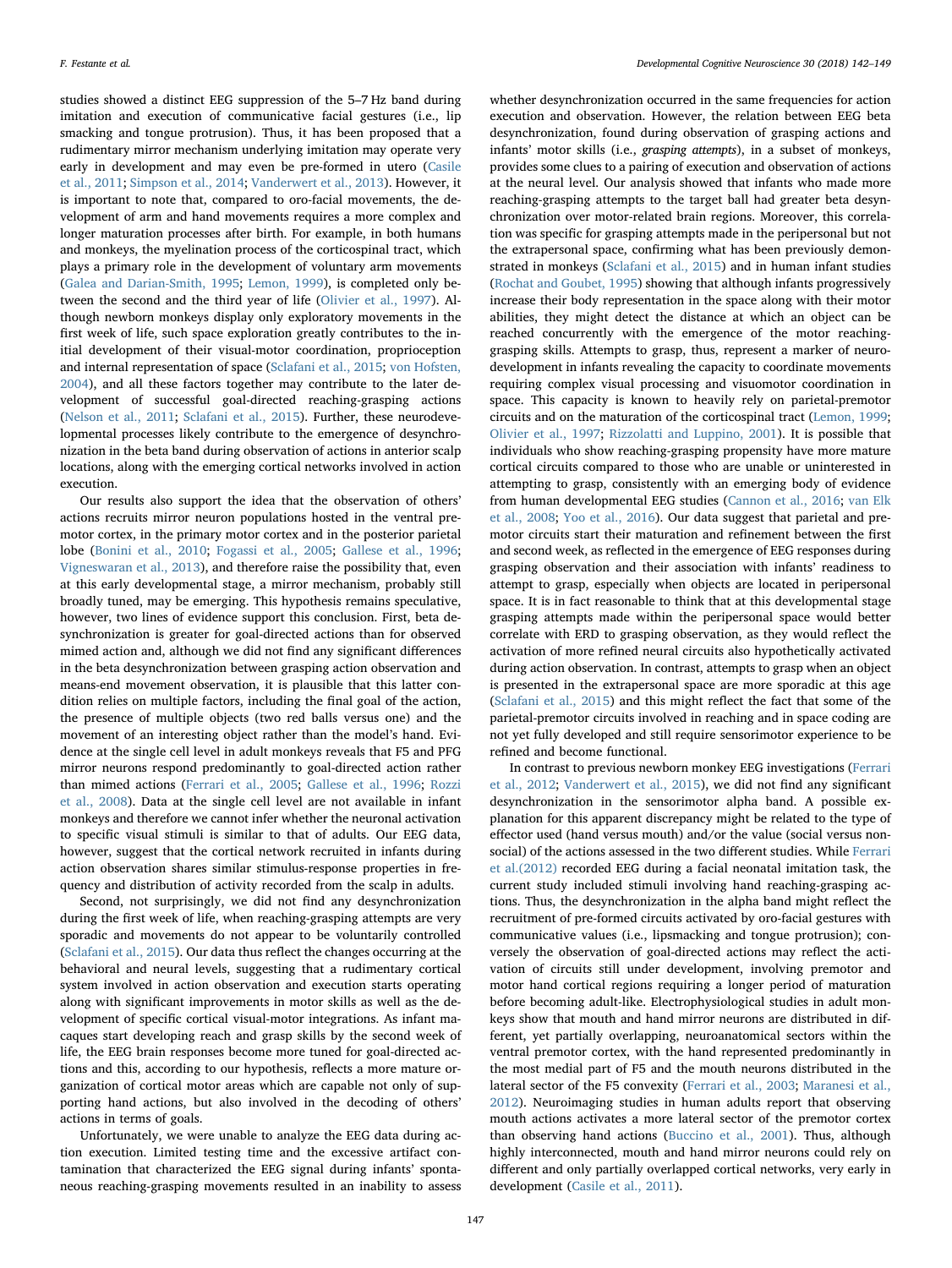From a developmental perspective, it is possible that cortical mouth circuits are already present at birth and subsequently shaped by social experience [\(Casile et al., 2011](#page-6-21); [Tramacere et al., 2017](#page-7-23); [Vanderwert](#page-7-6) [et al., 2015](#page-7-6)) while hand cortical circuits, although present at birth, may undergo finer and slower development relying more heavily on body maturation and motor experience ([Gerson et al., 2015\)](#page-6-18). This interpretation would also be partially in line with more recent views on the development of mirror neuron systems which support the idea that action observation might benefit from experience as a result of associative learning processes and maturational processes that are canalized during development ([Cook et al., 2014](#page-6-28); [Del Giudice et al., 2009](#page-6-29); [Ferrari](#page-6-30) [et al., 2013](#page-6-30); [Heyes, 2013, 2010](#page-6-31); [Tramacere et al., 2017](#page-7-23)). Therefore, ERD to grasping action observation emerging at the second week of life would be sustained by the emergence of grasping motor skills and modulated by grasping experience.

The functionality of the alpha and beta bands may further represent developmental markers for maturation of the mirror neuron system. The alpha band, therefore, may reflect the activation of broader parieto-frontal circuits integrating the activity of other areas besides the motor regions that might require a longer period of time for myelination processes. Thus, it is possible that the reactivity of alpha frequencies to others' hand actions might emerge at later ages as a result of greater motor experience, compared to the beta band. In line with this hypothesis, it has been shown that the two frequency bands originate from different cortical sources, with beta band having its cortical source in the motor cortex and the alpha band originating from the post-central gyrus ([Hari and Salmelin, 1997\)](#page-6-10). This suggests that local circuits, restricted to the motor and premotor cortex, may develop and integrate information reflected in the EEG modulation earlier than later developing complex networks involving fronto-parietal connections. Moreover, a recent neurophysiological investigation using simultaneous EEG and single neurons recordings ([Bimbi et al., under revision\)](#page-6-20) in adult monkeys, demonstrated that F5 mirror neurons activity correlated with EEG desynchronization to grasping action observation in the beta band but not in the alpha band. Thus, it is possible that the major contribution of mirror neurons to the beta band desynchronization recorded over anterior and central scalp locations is already present at this early developmental stage.

In conclusion, our findings suggest that EEG beta suppression recorded over the scalp may represent a marker of the activation of cortical networks, probably including mirror neurons, underlying goaldirected hand action perception, starting from the second week of life and that develop along with the emergence of grasping motor skills.

#### Acknowledgements

This research was supported by the National Institutes of Health (NICHD and NIH P01HD064653).

#### References

- <span id="page-6-11"></span>Avanzini, P., Fabbri-Destro, M., Dalla Volta, R., Daprati, E., Rizzolatti, G., Cantalupo, G., 2012. The dynamics of sensorimotor cortical oscillations during the observation of hand movements: an EEG study. PLoS One 7, e37534. [http://dx.doi.org/10.1371/](http://dx.doi.org/10.1371/journal.pone.0037534) [journal.pone.0037534](http://dx.doi.org/10.1371/journal.pone.0037534).
- <span id="page-6-12"></span>[Babiloni, C., Babiloni, F., Carducci, F., Cincotti, F., Cocozza, G., Del Percio, C., Moretti,](http://refhub.elsevier.com/S1878-9293(17)30143-3/sbref0010) [D.V., Rossini, P.M., 2002. Human cortical electroencephalography \(EEG\) rhythms](http://refhub.elsevier.com/S1878-9293(17)30143-3/sbref0010) [during the observation of simple aimless movements: a high-resolution EEG study.](http://refhub.elsevier.com/S1878-9293(17)30143-3/sbref0010) [Neuroimage 17, 559](http://refhub.elsevier.com/S1878-9293(17)30143-3/sbref0010)–572.
- <span id="page-6-20"></span>Bimbi, M., Festante, F., Coudé, G., Vanderwert, R.E., Fox, N.A., Ferrari, P.F., under revision. Simultaneous scalp recorded EEG and multiunit recording from monkey ventral premotor cortex during action observation and execution reveals the contribution of mirror and motor neurons to the mu-rhythm. Neuroimage.
- <span id="page-6-4"></span>Bonini, L., Rozzi, S., Serventi, F.U., Simone, L., Ferrari, P.F., Fogassi, L., 2010. Ventral premotor and inferior parietal cortices make distinct contribution to action organization and intention understanding. Cereb. Cortex 20, 1372-1385. [http://dx.doi.org/](http://dx.doi.org/10.1093/cercor/bhp200) [10.1093/cercor/bhp200](http://dx.doi.org/10.1093/cercor/bhp200).
- <span id="page-6-27"></span>Buccino, G., Binkofski, F., Fink, G.R., Fadiga, L., Fogassi, L., Gallese, V., Seitz, R.J., Zilles, K., Rizzolatti, G., Freund, H.J., 2001. Action observation activates premotor and parietal areas in a somatotopic manner: an fMRI study. Eur. J. Neurosci. 13, 400–404.

[http://dx.doi.org/10.1046/j.1460-9568.2001.01385.x.](http://dx.doi.org/10.1046/j.1460-9568.2001.01385.x)

- <span id="page-6-19"></span>Cannon, E.N., Yoo, K.H., Vanderwert, R.E., Ferrari, P.F., Woodward, A.L., Fox, N.A., 2014. Action experience, more than observation, influences mu rhythm desynchronization. PLoS One 9, e92002. [http://dx.doi.org/10.1371/journal.pone.0092002.](http://dx.doi.org/10.1371/journal.pone.0092002)
- <span id="page-6-17"></span>Cannon, E.N., Simpson, E.A., Fox, N.A., Vanderwert, R.E., Woodward, A.L., Ferrari, P.F., 2016. Relations between infants' emerging reach-grasp competence and event-related desynchronization in EEG. Dev. Sci. 19, 50–62. [http://dx.doi.org/10.1111/desc.](http://dx.doi.org/10.1111/desc.12295) [12295.](http://dx.doi.org/10.1111/desc.12295)
- <span id="page-6-21"></span>Casile, A., Caggiano, V., Ferrari, P.F., 2011. The mirror neuron system: a fresh view. Neuroscientist 17, 524–538. <http://dx.doi.org/10.1177/1073858410392239>.
- <span id="page-6-28"></span>Cook, R., Bird, G., Catmur, C., Press, C., Heyes, C., 2014. Mirror neurons: from origin to function. Behav. Brain Sci. 37, 177–192. [http://dx.doi.org/10.1017/](http://dx.doi.org/10.1017/s0140525x13000903) [s0140525x13000903](http://dx.doi.org/10.1017/s0140525x13000903).
- <span id="page-6-14"></span>Coudé, G., Vanderwert, R.E., Thorpe, S., Festante, F., Bimbi, M., Fox, N.A., Ferrari, P.F., 2014. Frequency and topography in monkey electroencephalogram during action observation: possible neural correlates of the mirror neuron system. Philos. Trans. R. Soc. Lond. B: Biol. Sci. 369, 20130415. <http://dx.doi.org/10.1098/rstb.2013.0415>.
- <span id="page-6-29"></span>Del Giudice, M., Manera, V., Keysers, C., 2009. Programmed to learn? The ontogeny of mirror neurons. Dev. Sci. 12, 350–363. [http://dx.doi.org/10.1111/j.1467-7687.](http://dx.doi.org/10.1111/j.1467-7687.2008.00783.x) [2008.00783.x.](http://dx.doi.org/10.1111/j.1467-7687.2008.00783.x)
- <span id="page-6-5"></span>di Pellegrino, G., Fadiga, L., Fogassi, L., Gallese, V., Rizzolatti, G., 1992. Understanding motor events: a neurophysiological study. Exp. Brain Res. 91, 176–180. [http://dx.doi.](http://dx.doi.org/10.1007/BF00230027) [org/10.1007/BF00230027](http://dx.doi.org/10.1007/BF00230027).
- <span id="page-6-25"></span>Ferrari, P.F., Gallese, V., Rizzolatti, G., Fogassi, L., 2003. Mirror neurons responding to the observation of ingestive and communicative mouth actions in the monkey ventral premotor cortex. Eur. J. Neurosci. 17, 1703–1714. [http://dx.doi.org/10.1046/j.](http://dx.doi.org/10.1046/j.1460-9568.2003.02601.x) [1460-9568.2003.02601.x](http://dx.doi.org/10.1046/j.1460-9568.2003.02601.x).
- <span id="page-6-24"></span>Ferrari, P.F., Rozzi, S., Fogassi, L., 2005. Mirror neurons responding to observation of actions made with tools in monkey ventral premotor cortex. J. Cogn. Neurosci. 17, 212–226. [http://dx.doi.org/10.1162/0898929053124910.](http://dx.doi.org/10.1162/0898929053124910)
- <span id="page-6-0"></span>Ferrari, P.F., Paukner, A., Ruggiero, A., Darcey, L., Unbehagen, S., Suomi, S.J., 2009. Interindividual differences in neonatal imitation and the development of action chains in rhesus macaques. Child Dev. 80, 1057–1068. [http://dx.doi.org/10.1111/j.](http://dx.doi.org/10.1111/j.1467-8624.2009.01316.x) [1467-8624.2009.01316.x](http://dx.doi.org/10.1111/j.1467-8624.2009.01316.x).
- <span id="page-6-15"></span>Ferrari, P.F., Vanderwert, R.E., Paukner, A., Bower, S., Suomi, S.J., Fox, N.A., 2012. Distinct EEG amplitude suppression to facial gestures as evidence for a mirror mechanism in newborn monkeys. J. Cogn. Neurosci. 24, 1165–1172. [http://dx.doi.org/](http://dx.doi.org/10.1162/jocn_a_00198) [10.1162/jocn\\_a\\_00198](http://dx.doi.org/10.1162/jocn_a_00198).
- <span id="page-6-30"></span>Ferrari, P.F., Tramacere, A., Simpson, E.A., Iriki, A., 2013. Mirror neurons through the lens of epigenetics. Trends Cogn. Sci. 17, 450–457. [http://dx.doi.org/10.1016/j.tics.](http://dx.doi.org/10.1016/j.tics.2013.07.003) [2013.07.003](http://dx.doi.org/10.1016/j.tics.2013.07.003).
- <span id="page-6-6"></span>Fogassi, L., Ferrari, P.F., Gesierich, B., Rozzi, S., Chersi, F., Rizzolatti, G., 2005. Parietal lobe: from action organization to intention understanding. Science 308, 662–667. [http://dx.doi.org/10.1126/science.1106138.](http://dx.doi.org/10.1126/science.1106138)
- <span id="page-6-9"></span>Fox, N.A., Bakermans-Kranenburg, M.J., Yoo, K.H., Bowman, L.C., Cannon, E.N., Vanderwert, R.E., Ferrari, P.F., Van Ijzendoorn, M.H., 2016. Assessing human mirror activity with EEG mu rhythm: a meta-analysis. Psychol. Bull. 142, 291–313. [http://](http://dx.doi.org/10.1037/bul0000031) [dx.doi.org/10.1037/bul0000031](http://dx.doi.org/10.1037/bul0000031).
- <span id="page-6-22"></span>Galea, M.P., Darian-Smith, I., 1995. Postnatal maturation of the direct corticospinal projections in the macaque monkey. Cereb. Cortex 5, 518–540. [http://dx.doi.org/10.](http://dx.doi.org/10.1093/cercor/5.6.518) [1093/cercor/5.6.518](http://dx.doi.org/10.1093/cercor/5.6.518).
- <span id="page-6-7"></span>Gallese, V., Fadiga, L., Fogassi, L., Rizzolatti, G., 1996. Action recognition in the premotor cortex. Brain 119, 593–609. <http://dx.doi.org/10.1093/brain/119.2.593>.
- <span id="page-6-18"></span>Gerson, S.A., Bekkering, H., Hunnius, S., 2015. Short-term motor training, but not observational training, alters neurocognitive mechanisms of action processing in infancy. J. Cogn. Neurosci. 27, 1207–1214. [http://dx.doi.org/10.1162/jocn\\_a\\_00774.](http://dx.doi.org/10.1162/jocn_a_00774)
- <span id="page-6-10"></span>Hari, R., Salmelin, R., 1997. Human cortical oscillations: a neuromagnetic view through the skull. Trends Neurosci. 20, 44–49. [http://dx.doi.org/10.1016/S0166-2236\(96\)](http://dx.doi.org/10.1016/S0166-2236(96)10065-5) [10065-5](http://dx.doi.org/10.1016/S0166-2236(96)10065-5).
- Heyes, C., 2010. Where do mirror neurons come from? Neurosci. Biobehav. Rev. 34, 575–583. [http://dx.doi.org/10.1016/j.neubiorev.2009.11.007.](http://dx.doi.org/10.1016/j.neubiorev.2009.11.007)
- <span id="page-6-31"></span>Heyes, C., 2013. A new approach to mirror neurons: developmental history, system-level theory and intervention experiments. Cortex 49, 2946–2948. [http://dx.doi.org/10.](http://dx.doi.org/10.1016/j.cortex.2013.07.002) [1016/j.cortex.2013.07.002.](http://dx.doi.org/10.1016/j.cortex.2013.07.002)
- <span id="page-6-3"></span>Hunnius, S., Bekkering, H., 2014. What are you doing? How active and observational experience shape infants' action understanding. Philos. Trans. R. Soc. B: Biol. Sci. 369, 20130490. [http://dx.doi.org/10.1098/rstb.2013.0490.](http://dx.doi.org/10.1098/rstb.2013.0490)
- <span id="page-6-1"></span>Kaburu, S.S.K., Paukner, A., Simpson, E.A., Suomi, S.J., Ferrari, P.F., 2016. Neonatal imitation predicts infant rhesus macaque (Macaca mulatta) social and anxiety-related behaviours at one year. Sci. Rep. 6, 34997. [http://dx.doi.org/10.1038/srep34997.](http://dx.doi.org/10.1038/srep34997)
- <span id="page-6-23"></span>Lemon, R.N., 1999. Neural control of dexterity: what has been achieved? Exp. Brain Res. 128, 6–12. [http://dx.doi.org/10.1007/s002210050811.](http://dx.doi.org/10.1007/s002210050811)
- <span id="page-6-26"></span>Maranesi, M., Rodà, F., Bonini, L., Rozzi, S., Ferrari, P.F., Fogassi, L., Coudé, G., 2012. Anatomo-functional organization of the ventral primary motor and premotor cortex in the macaque monkey. Eur. J. Neurosci. 36, 3376–3387. [http://dx.doi.org/10.](http://dx.doi.org/10.1111/j.1460-9568.2012.08252.x) [1111/j.1460-9568.2012.08252.x](http://dx.doi.org/10.1111/j.1460-9568.2012.08252.x).
- <span id="page-6-8"></span>Marshall, P.J., Meltzoff, A.N., 2011. Neural mirroring systems: exploring the EEG mu rhythm in human infancy. Dev. Cogn. Neurosci. 1, 110–123. [http://dx.doi.org/10.](http://dx.doi.org/10.1016/j.dcn.2010.09.001) [1016/j.dcn.2010.09.001](http://dx.doi.org/10.1016/j.dcn.2010.09.001).
- <span id="page-6-2"></span>Marshall, P.J., Meltzoff, A.N., 2014. Neural mirroring mechanisms and imitation in human infants. Philos. Trans. R. Soc. Lond. B: Biol. Sci. 369, 20130620. [http://dx.doi.](http://dx.doi.org/10.1098/rstb.2013.0620) [org/10.1098/rstb.2013.0620](http://dx.doi.org/10.1098/rstb.2013.0620).
- <span id="page-6-16"></span>Marshall, P.J., Bar-Haim, Y., Fox, N.A., 2002. Development of the EEG from 5 months to 4 years of age. Clin. Neurophysiol. 113, 1199–1208. [http://dx.doi.org/10.1016/S1388-](http://dx.doi.org/10.1016/S1388-2457(02)00163-3) [2457\(02\)00163-3](http://dx.doi.org/10.1016/S1388-2457(02)00163-3).

<span id="page-6-13"></span>Muthukumaraswamy, S.D., Johnson, B.W., 2004. Changes in rolandic mu rhythm during